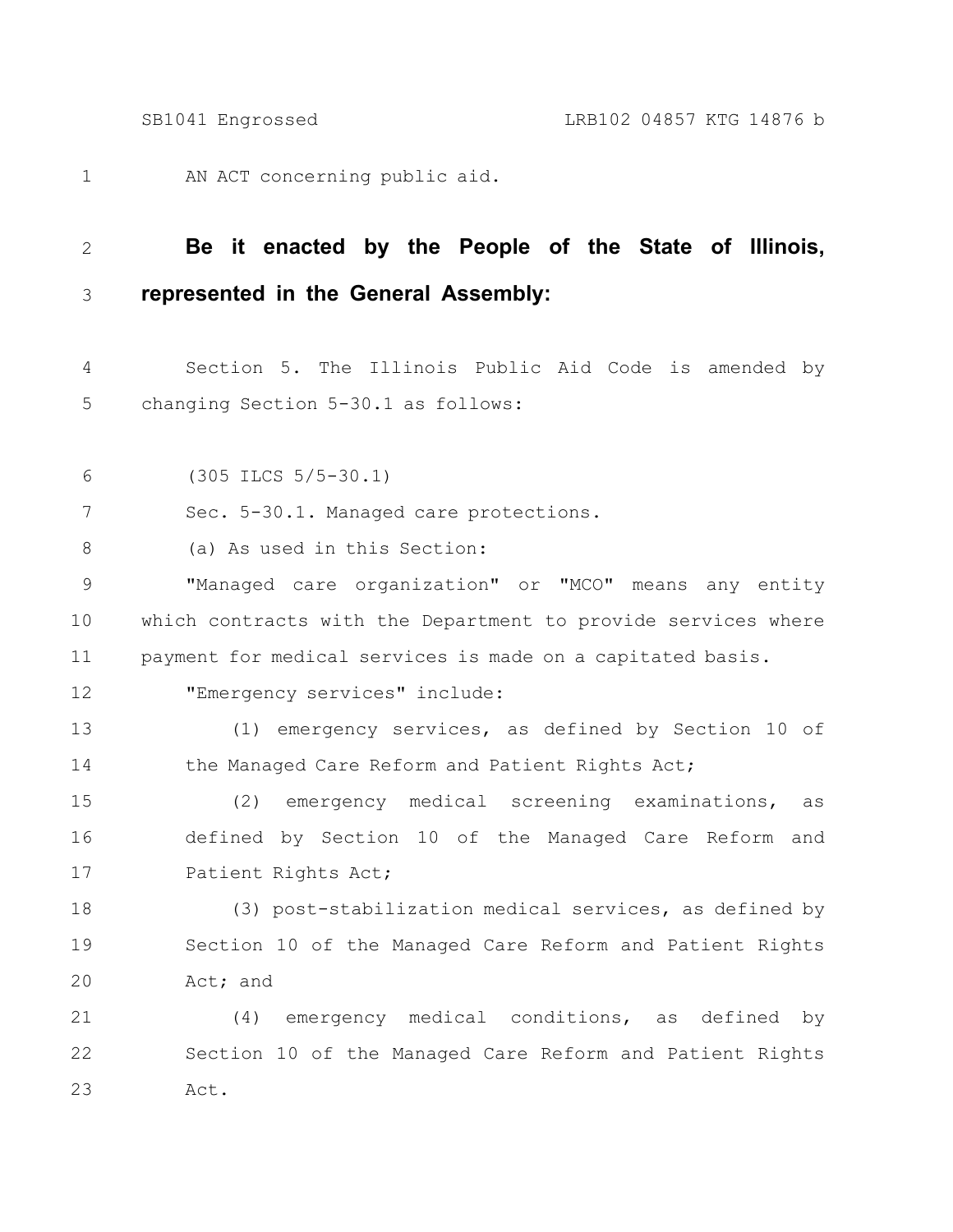SB1041 Engrossed - 2 - LRB102 04857 KTG 14876 b

(b) As provided by Section 5-16.12, managed care organizations are subject to the provisions of the Managed Care Reform and Patient Rights Act. 1 2 3

(c) An MCO shall pay any provider of emergency services that does not have in effect a contract with the contracted Medicaid MCO. The default rate of reimbursement shall be the rate paid under Illinois Medicaid fee-for-service program methodology, including all policy adjusters, including but not limited to Medicaid High Volume Adjustments, Medicaid Percentage Adjustments, Outpatient High Volume Adjustments, and all outlier add-on adjustments to the extent such adjustments are incorporated in the development of the applicable MCO capitated rates. 4 5 6 7 8 9 10 11 12 13

(d) An MCO shall pay for all post-stabilization services as a covered service in any of the following situations: 14 15

16

(1) the MCO authorized such services;

(2) such services were administered to maintain the enrollee's stabilized condition within one hour after a request to the MCO for authorization of further post-stabilization services; 17 18 19 20

(3) the MCO did not respond to a request to authorize such services within one hour; 21 22

23

(4) the MCO could not be contacted; or

(5) the MCO and the treating provider, if the treating provider is a non-affiliated provider, could not reach an agreement concerning the enrollee's care and an affiliated 24 25 26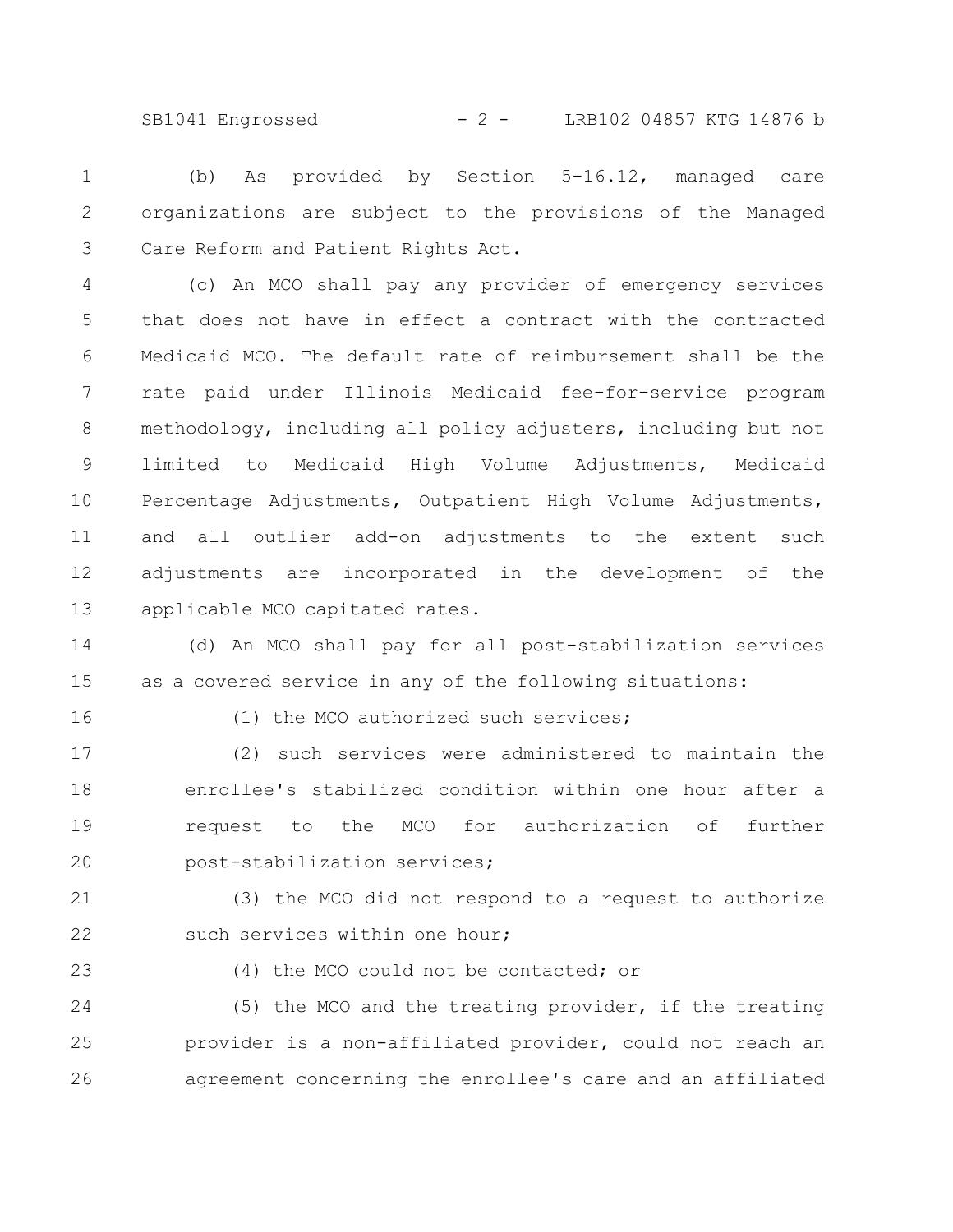SB1041 Engrossed - 3 - LRB102 04857 KTG 14876 b

provider was unavailable for a consultation, in which case the MCO must pay for such services rendered by the treating non-affiliated provider until an affiliated provider was reached and either concurred with the treating non-affiliated provider's plan of care or assumed responsibility for the enrollee's care. Such payment shall be made at the default rate of reimbursement paid under Illinois Medicaid fee-for-service program methodology, including all policy adjusters, including but not limited to Medicaid High Volume Adjustments, Medicaid Percentage Adjustments, Outpatient High Volume Adjustments and all outlier add-on adjustments to the extent that such adjustments are incorporated in the development of the applicable MCO capitated rates. 1 2 3 4 5 6 7 8 9 10 11 12 13 14

(e) The following requirements apply to MCOs in determining payment for all emergency services: 15 16

(1) MCOs shall not impose any requirements for prior approval of emergency services. 17 18

(2) The MCO shall cover emergency services provided to enrollees who are temporarily away from their residence and outside the contracting area to the extent that the enrollees would be entitled to the emergency services if they still were within the contracting area. 19 20 21 22 23

(3) The MCO shall have no obligation to cover medical services provided on an emergency basis that are not covered services under the contract. 24 25 26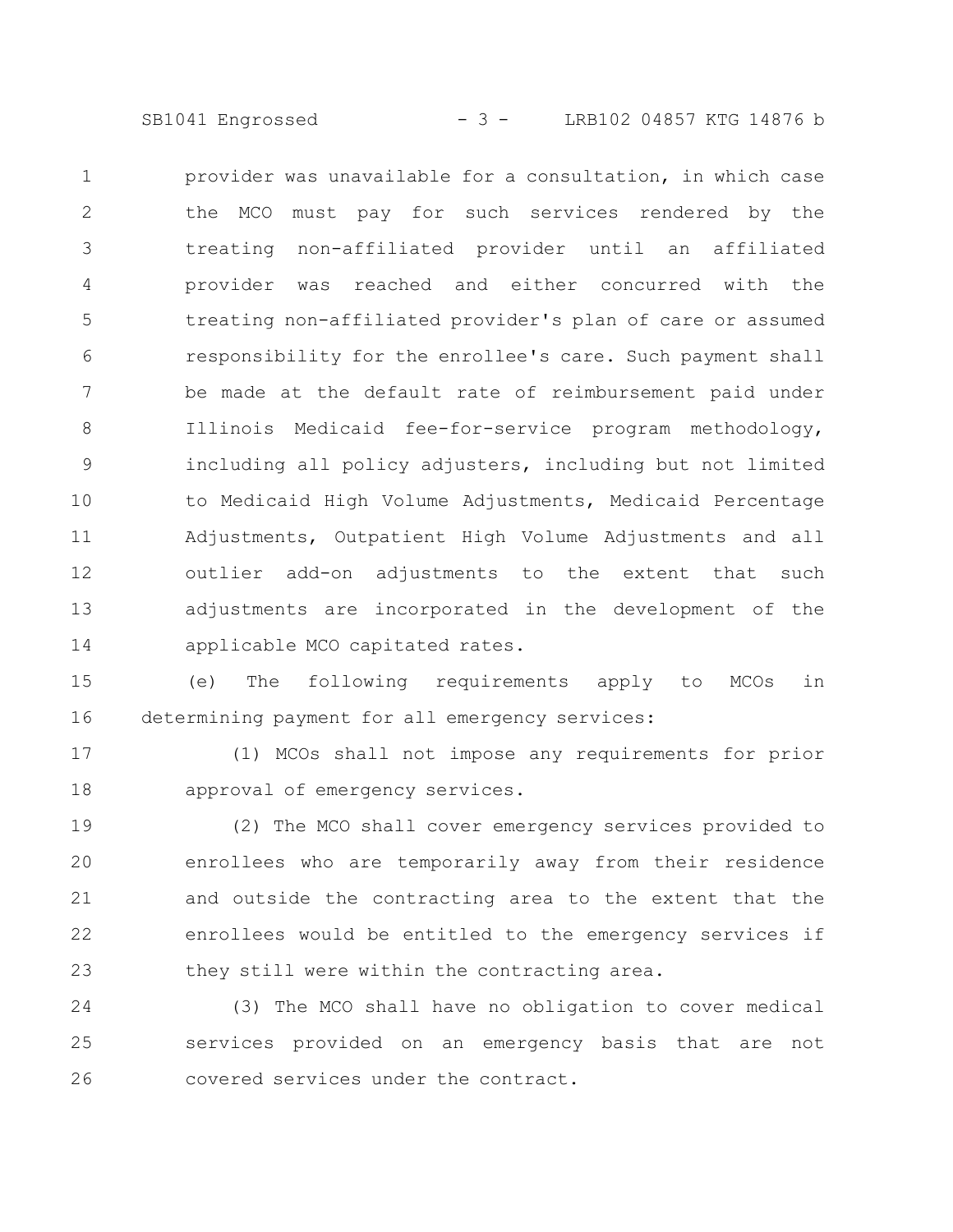(4) The MCO shall not condition coverage for emergency services on the treating provider notifying the MCO of the enrollee's screening and treatment within 10 days after presentation for emergency services. 1 2 3 4

(5) The determination of the attending emergency physician, or the provider actually treating the enrollee, of whether an enrollee is sufficiently stabilized for discharge or transfer to another facility, shall be binding on the MCO. The MCO shall cover emergency services for all enrollees whether the emergency services are provided by an affiliated or non-affiliated provider. 5 6 7 8 9 10 11

(6) The MCO's financial responsibility for post-stabilization care services it has not pre-approved ends when: 12 13 14

(A) a plan physician with privileges at the treating hospital assumes responsibility for the enrollee's care; 15 16 17

(B) a plan physician assumes responsibility for the enrollee's care through transfer; 18 19

(C) a contracting entity representative and the treating physician reach an agreement concerning the enrollee's care; or 20 21 22

(D) the enrollee is discharged. 23

(f) Network adequacy and transparency. 24

(1) The Department shall: 25

(A) ensure that an adequate provider network is in 26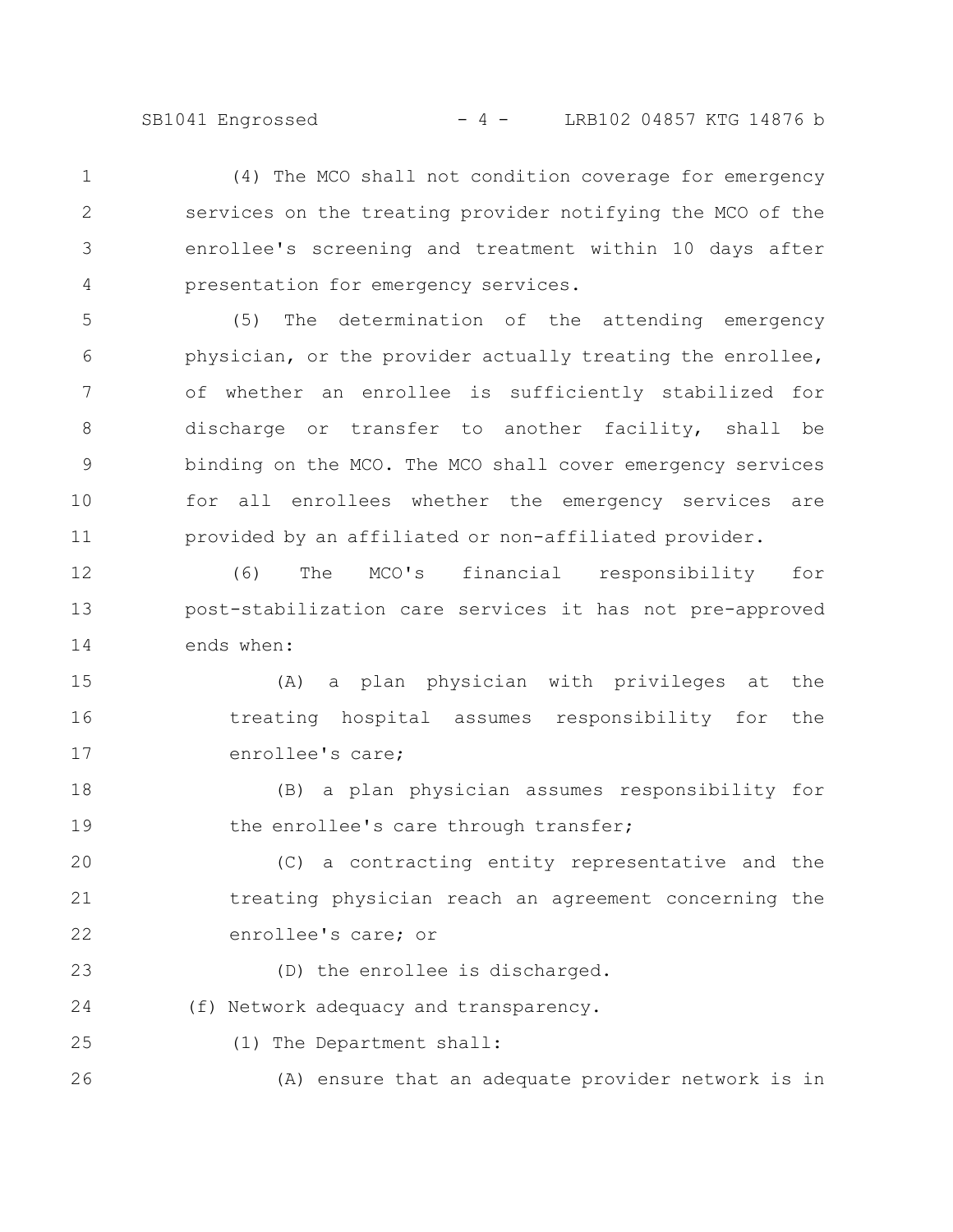SB1041 Engrossed - 5 - LRB102 04857 KTG 14876 b

1 2

3

4

5

6

place, taking into consideration health professional shortage areas and medically underserved areas;

(B) publicly release an explanation of its process for analyzing network adequacy;

(C) periodically ensure that an MCO continues to have an adequate network in place; and

(D) require MCOs, including Medicaid Managed Care Entities as defined in Section 5-30.2, to meet provider directory requirements under Section 5-30.3. 7 8 9

(2) Each MCO shall confirm its receipt of information submitted specific to physician or dentist additions or physician or dentist deletions from the MCO's provider network within 3 days after receiving all required information from contracted physicians or dentists, and electronic physician and dental directories must be updated consistent with current rules as published by the Centers for Medicare and Medicaid Services or its successor agency. 10 11 12 13 14 15 16 17 18

(g) Timely payment of claims. 19

(1) The MCO shall pay a claim within 30 days of receiving a claim that contains all the essential information needed to adjudicate the claim. 20 21 22

(2) The MCO shall notify the billing party of its inability to adjudicate a claim within 30 days of receiving that claim. 23 24 25

26

(3) The MCO shall pay a penalty that is at least equal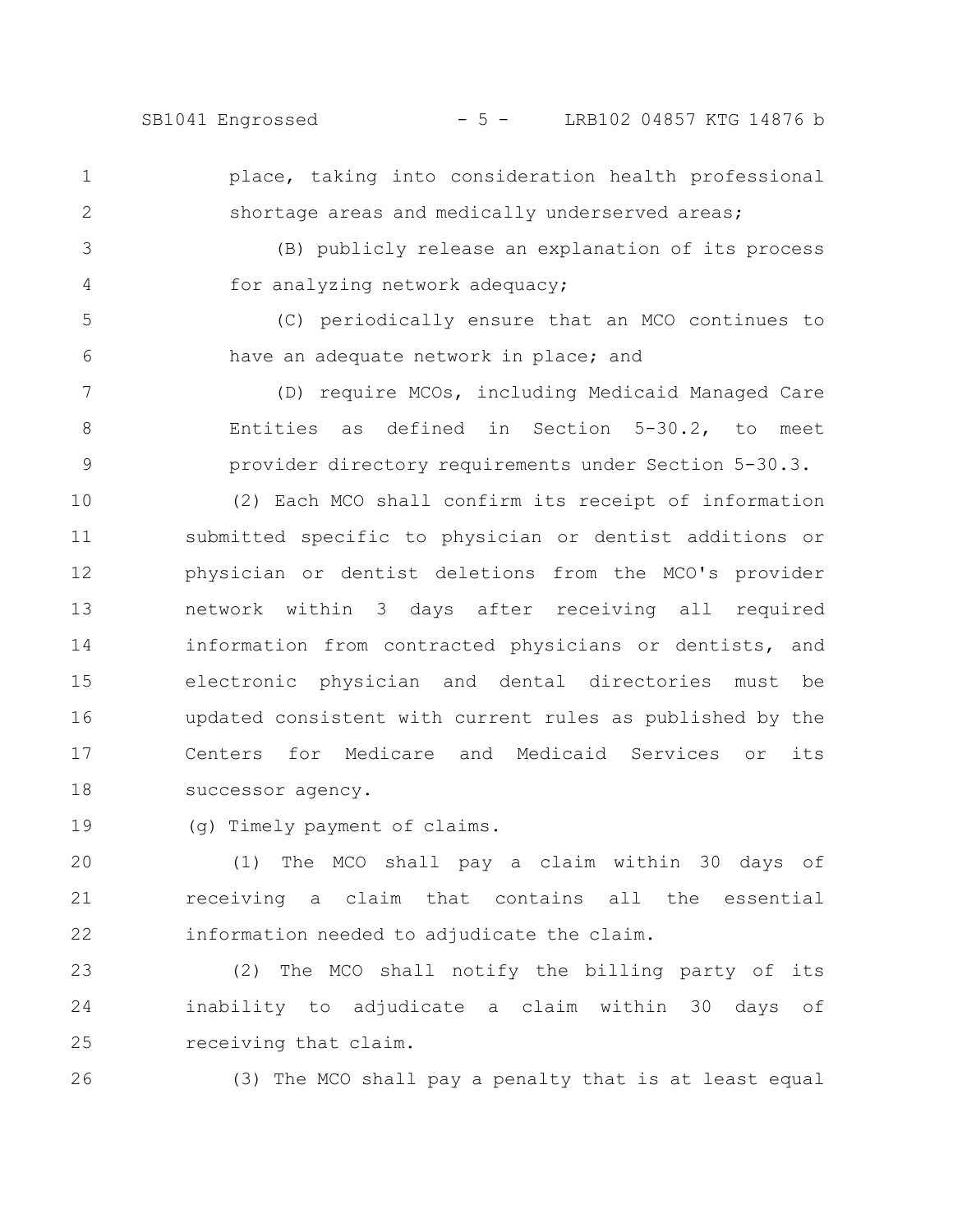to the timely payment interest penalty imposed under Section 368a of the Illinois Insurance Code for any claims not timely paid. 1 2 3

(A) When an MCO is required to pay a timely payment interest penalty to a provider, the MCO must calculate and pay the timely payment interest penalty that is due to the provider within 30 days after the payment of the claim. In no event shall a provider be required to request or apply for payment of any owed timely payment interest penalties. 4 5 6 7 8 9 10

(B) Such payments shall be reported separately from the claim payment for services rendered to the MCO's enrollee and clearly identified as interest payments. 11 12 13 14

(4)(A) The Department shall require MCOs to expedite payments to providers identified on the Department's expedited provider list, determined in accordance with 89 Ill. Adm. Code 140.71(b), on a schedule at least as frequently as the providers are paid under the Department's fee-for-service expedited provider schedule. 15 16 17 18 19 20

(B) Compliance with the expedited provider requirement may be satisfied by an MCO through the use of a Periodic Interim Payment (PIP) program that has been mutually agreed to and documented between the MCO and the provider, and the PIP program ensures that any expedited provider receives regular and periodic payments based on prior 21 22 23 24 25 26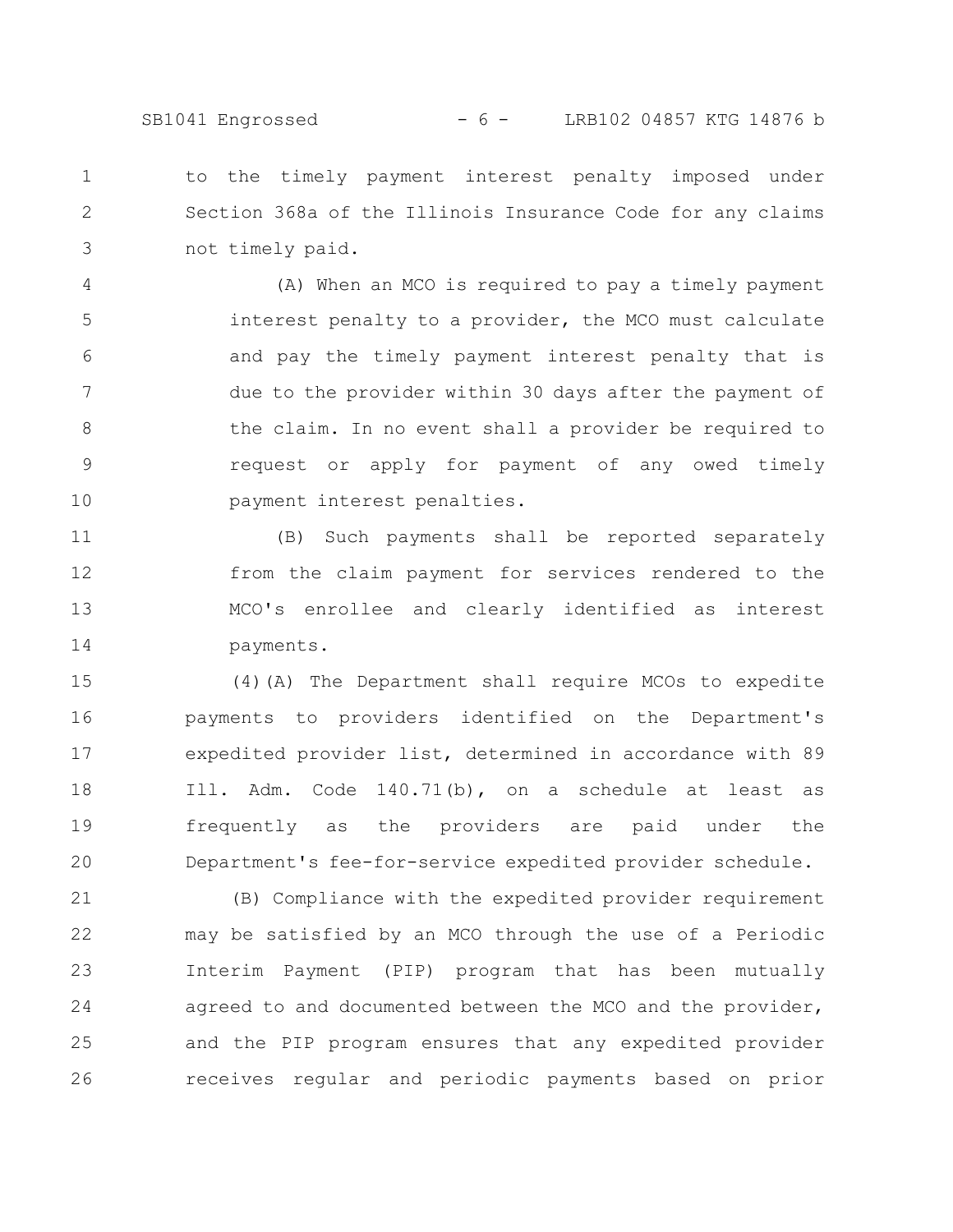SB1041 Engrossed - 7 - LRB102 04857 KTG 14876 b

period payment experience from that MCO. Total payments under the PIP program may be reconciled against future PIP payments on a schedule mutually agreed to between the MCO and the provider. 1 2 3 4

(C) The Department shall share at least monthly its expedited provider list and the frequency with which it pays providers on the expedited list. 5 6 7

(g-5) Recognizing that the rapid transformation of the Illinois Medicaid program may have unintended operational challenges for both payers and providers: 8 9 10

(1) in no instance shall a medically necessary covered service rendered in good faith, based upon eligibility information documented by the provider, be denied coverage or diminished in payment amount if the eligibility or coverage information available at the time the service was rendered is later found to be inaccurate in the assignment of coverage responsibility between MCOs or the fee-for-service system, except for instances when an individual is deemed to have not been eligible for coverage under the Illinois Medicaid program; and 11 12 13 14 15 16 17 18 19 20

(2) the Department shall, by December 31, 2016, adopt rules establishing policies that shall be included in the Medicaid managed care policy and procedures manual addressing payment resolutions in situations in which a provider renders services based upon information obtained after verifying a patient's eligibility and coverage plan 21 22 23 24 25 26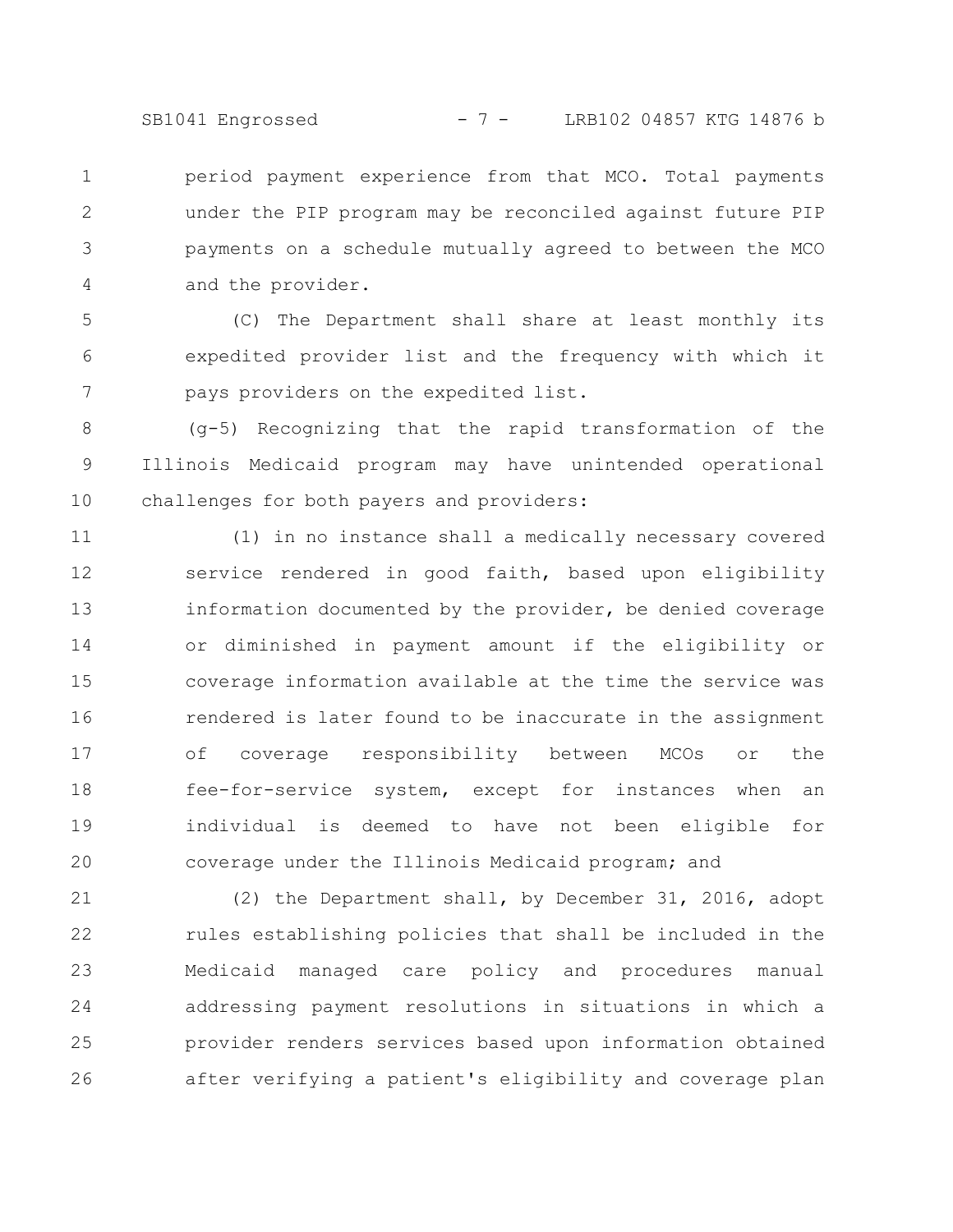SB1041 Engrossed - 8 - LRB102 04857 KTG 14876 b

through either the Department's current enrollment system or a system operated by the coverage plan identified by the patient presenting for services: 1 2 3

(A) such medically necessary covered services shall be considered rendered in good faith;

4

5

(B) such policies and procedures shall be developed in consultation with industry representatives of the Medicaid managed care health plans and representatives of provider associations representing the majority of providers within the identified provider industry; and 6 7 8 9 10 11

(C) such rules shall be published for a review and comment period of no less than 30 days on the Department's website with final rules remaining available on the Department's website. 12 13 14 15

The rules on payment resolutions shall include, but not be limited to: 16 17

(A) the extension of the timely filing period; 18

(B) retroactive prior authorizations; and 19

(C) guaranteed minimum payment rate of no less than the current, as of the date of service, fee-for-service rate, plus all applicable add-ons, when the resulting service relationship is out of network. 20 21 22 23

The rules shall be applicable for both MCO coverage and fee-for-service coverage. 24 25

If the fee-for-service system is ultimately determined to 26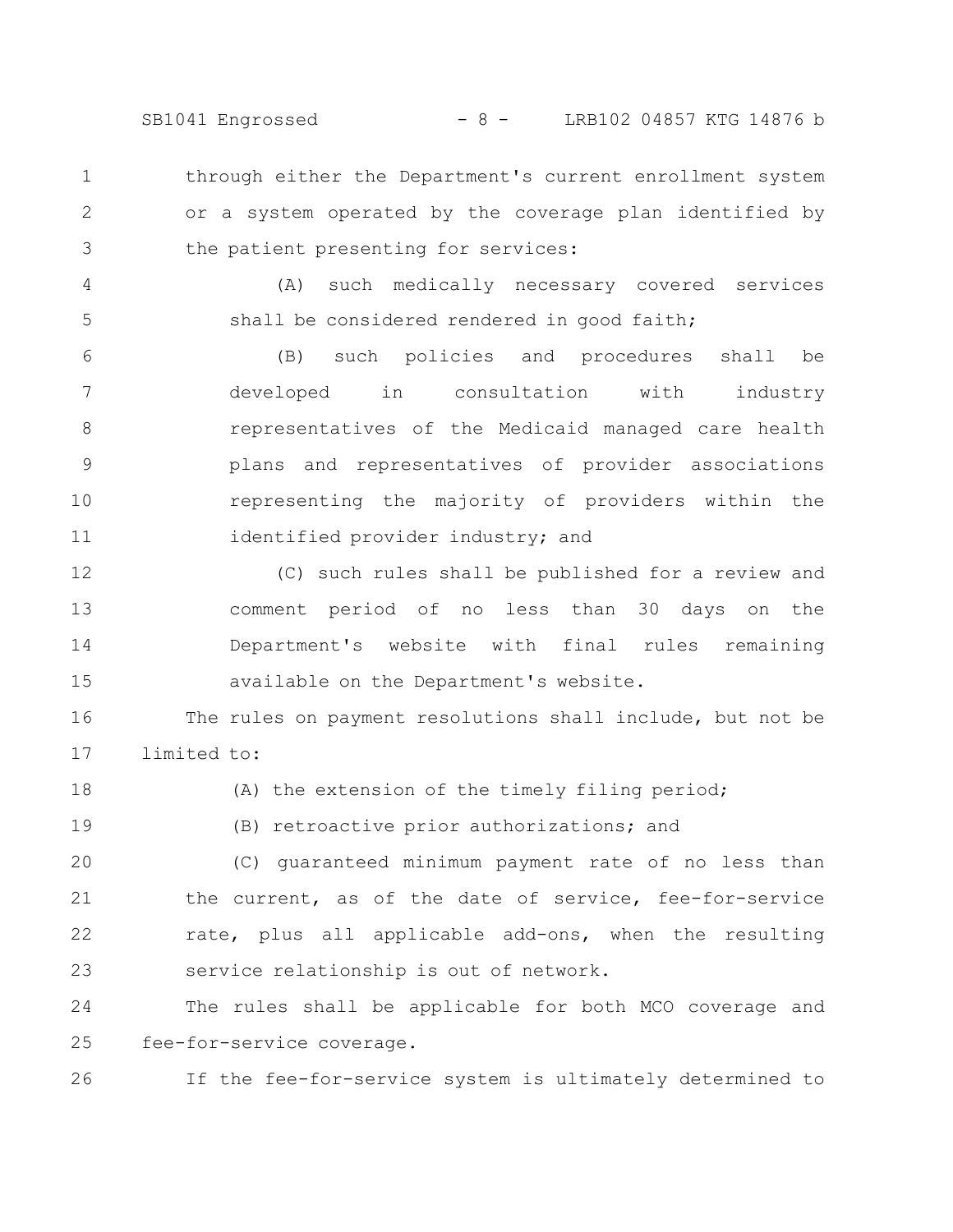SB1041 Engrossed - 9 - LRB102 04857 KTG 14876 b

have been responsible for coverage on the date of service, the Department shall provide for an extended period for claims submission outside the standard timely filing requirements. 1 2 3

4

16

(g-6) MCO Performance Metrics Report.

(1) The Department shall publish, on at least a quarterly basis, each MCO's operational performance, including, but not limited to, the following categories of metrics: 5 6 7 8

(A) claims payment, including timeliness and accuracy; 9 10

- (B) prior authorizations; 11
- (C) grievance and appeals; 12
- (D) utilization statistics; 13
- (E) provider disputes; 14
- (F) provider credentialing; and 15

(G) member and provider customer service.

(2) The Department shall ensure that the metrics report is accessible to providers online by January 1, 2017. 17 18 19

(3) The metrics shall be developed in consultation with industry representatives of the Medicaid managed care health plans and representatives of associations representing the majority of providers within the identified industry. 20 21 22 23 24

(4) Metrics shall be defined and incorporated into the applicable Managed Care Policy Manual issued by the 25 26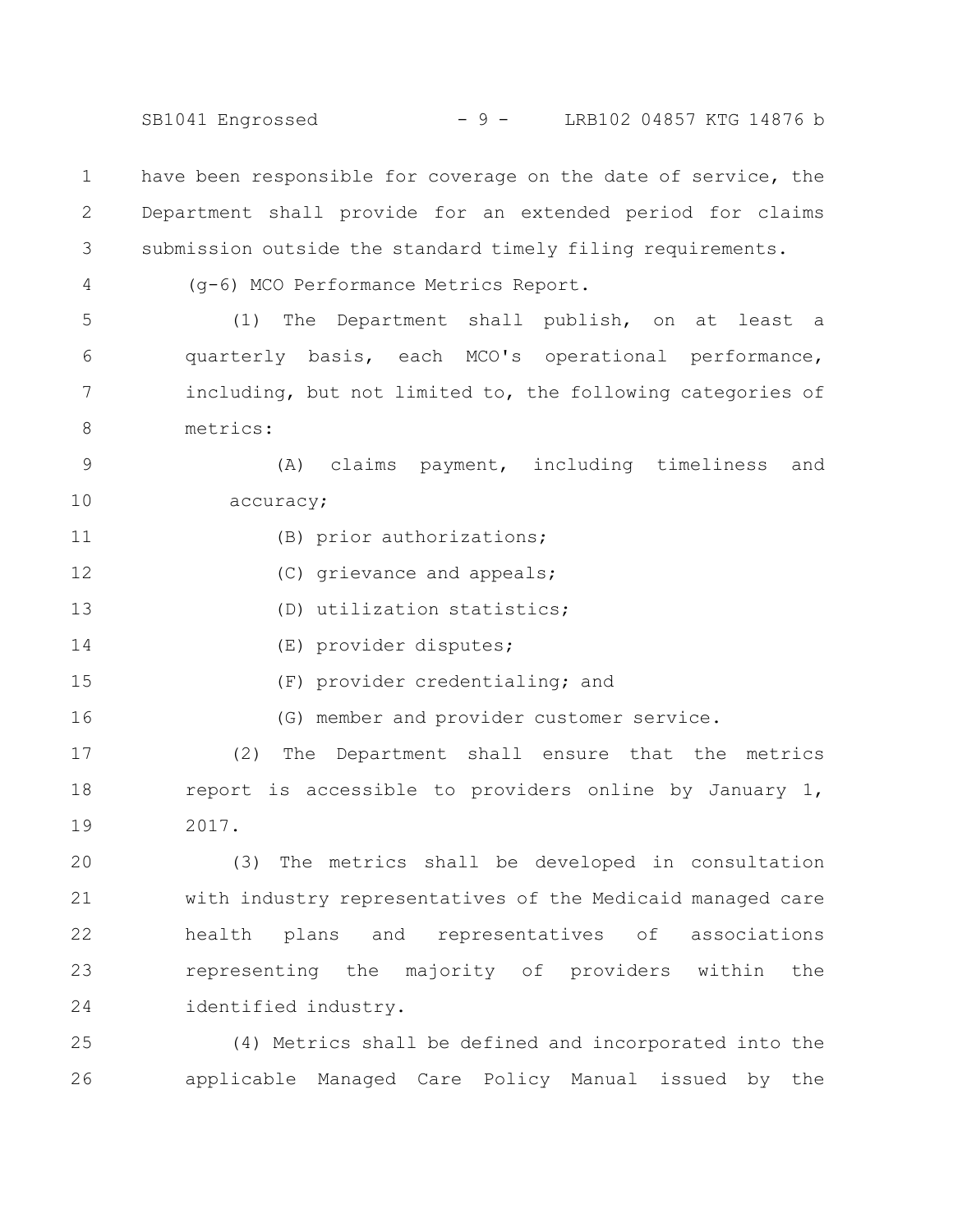SB1041 Engrossed - 10 - LRB102 04857 KTG 14876 b

Department. 1

(g-7) MCO claims processing and performance analysis. In order to monitor MCO payments to hospital providers, pursuant to this amendatory Act of the 100th General Assembly, the Department shall post an analysis of MCO claims processing and payment performance on its website every 6 months. Such analysis shall include a review and evaluation of a representative sample of hospital claims that are rejected and denied for clean and unclean claims and the top 5 reasons for such actions and timeliness of claims adjudication, which identifies the percentage of claims adjudicated within 30, 60, 90, and over 90 days, and the dollar amounts associated with those claims. The Department shall post the contracted claims report required by HealthChoice Illinois on its website every 3 months. 2 3 4 5 6 7 8 9 10 11 12 13 14 15

(g-8) Dispute resolution process. The Department shall maintain a provider complaint portal through which a provider can submit to the Department unresolved disputes with an MCO. An unresolved dispute means an MCO's decision that denies in whole or in part a claim for reimbursement to a provider for health care services rendered by the provider to an enrollee of the MCO with which the provider disagrees. Disputes shall not be submitted to the portal until the provider has availed itself of the MCO's internal dispute resolution process. Disputes that are submitted to the MCO internal dispute resolution process may be submitted to the Department of 16 17 18 19 20 21 22 23 24 25 26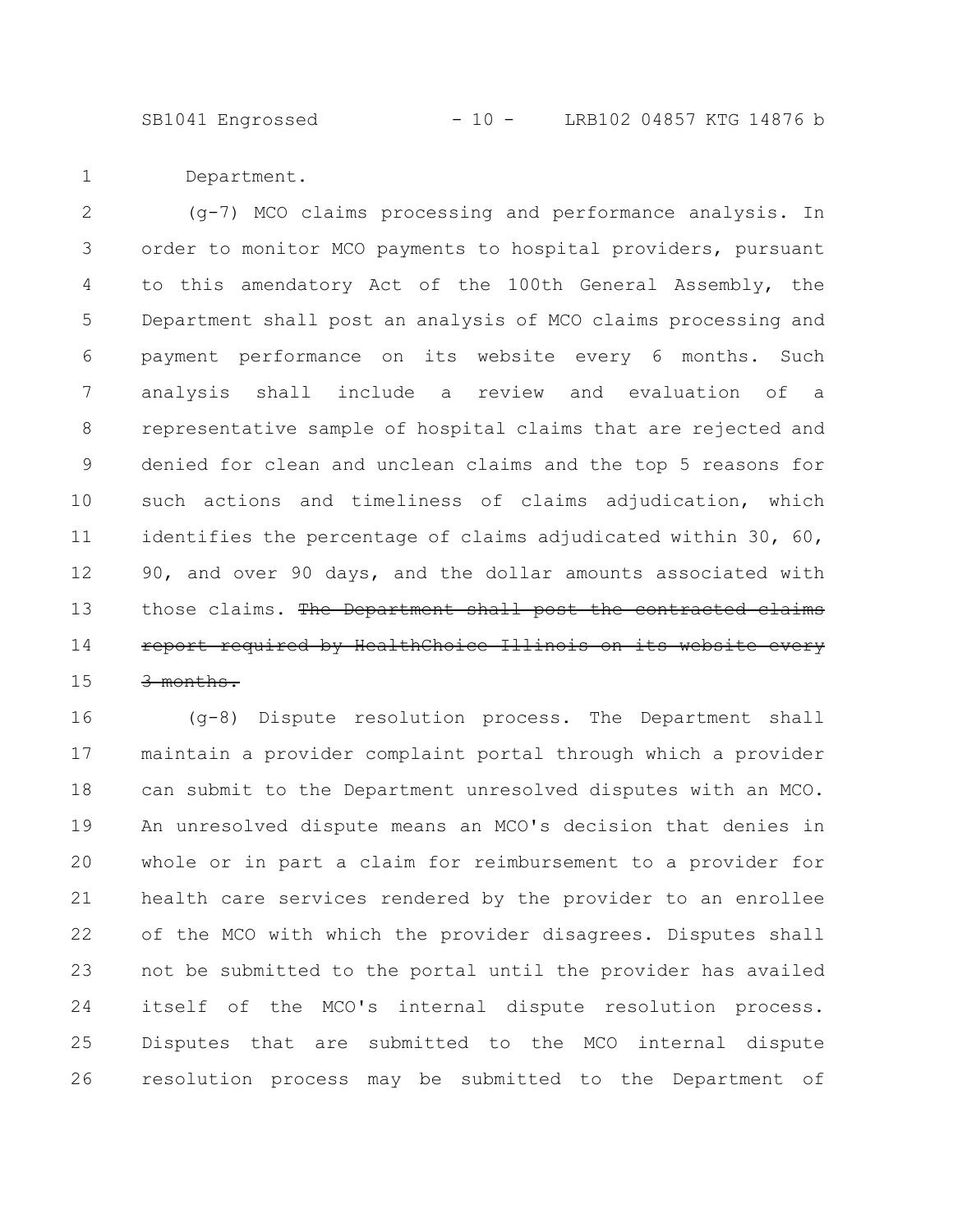SB1041 Engrossed - 11 - LRB102 04857 KTG 14876 b

Healthcare and Family Services' complaint portal no sooner than 30 days after submitting to the MCO's internal process and not later than 30 days after the unsatisfactory resolution of the internal MCO process or 60 days after submitting the dispute to the MCO internal process. Multiple claim disputes involving the same MCO may be submitted in one complaint, regardless of whether the claims are for different enrollees, when the specific reason for non-payment of the claims involves a common question of fact or policy. Within 10 business days of receipt of a complaint, the Department shall present such disputes to the appropriate MCO, which shall then have 30 days to issue its written proposal to resolve the dispute. The Department may grant one 30-day extension of this time frame to one of the parties to resolve the dispute. If the dispute remains unresolved at the end of this time frame or the provider is not satisfied with the MCO's written proposal to resolve the dispute, the provider may, within 30 days, request the Department to review the dispute and make a final determination. Within 30 days of the request for Department review of the dispute, both the provider and the MCO shall present all relevant information to the Department for resolution and make individuals with knowledge of the issues available to the Department for further inquiry if needed. Within 30 days of receiving the relevant information on the dispute, or the lapse of the period for submitting such information, the Department shall issue a written decision on 1 2 3 4 5 6 7 8 9 10 11 12 13 14 15 16 17 18 19 20 21 22 23 24 25 26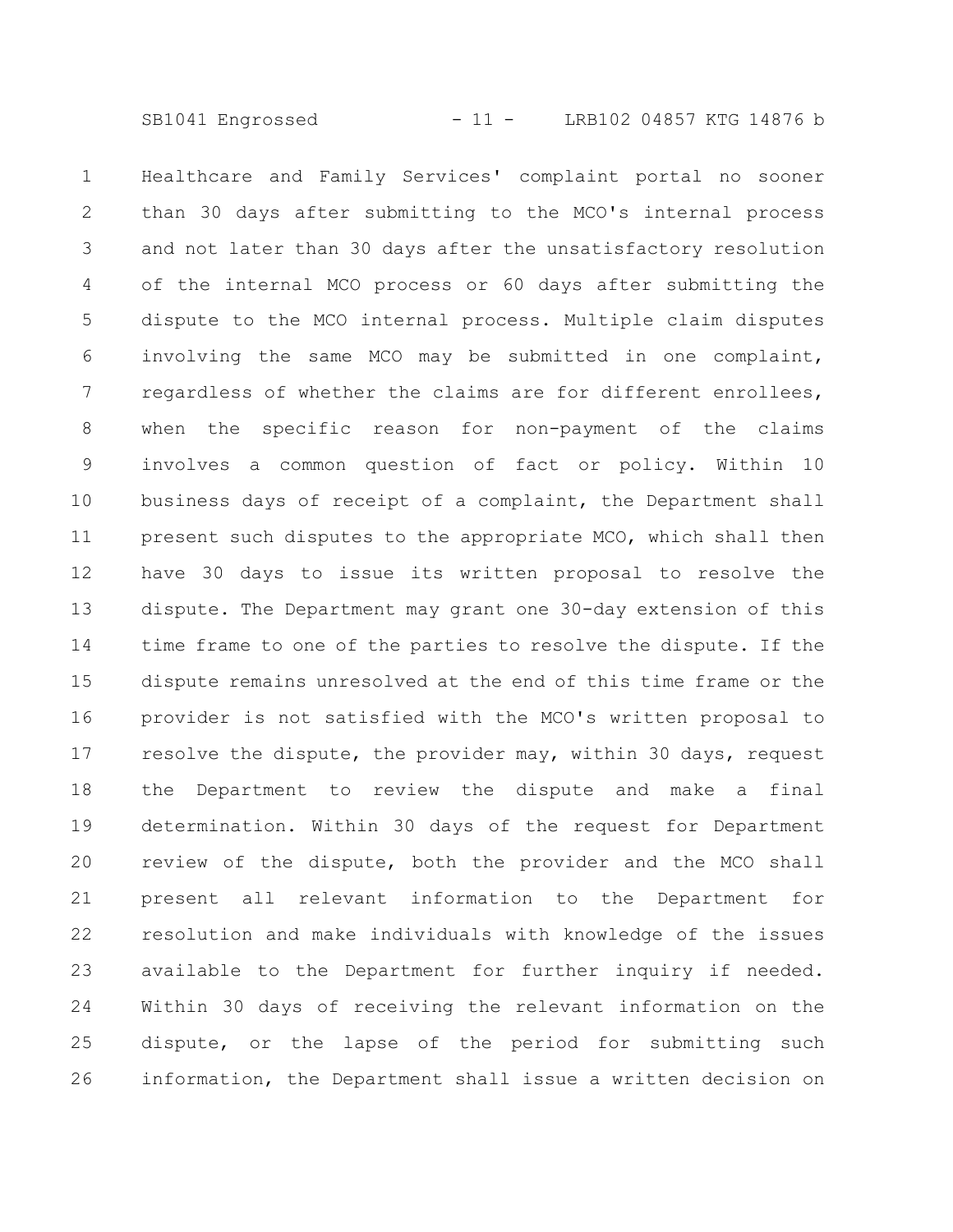SB1041 Engrossed - 12 - LRB102 04857 KTG 14876 b

the dispute based on contractual terms between the provider and the MCO, contractual terms between the MCO and the Department of Healthcare and Family Services and applicable Medicaid policy. The decision of the Department shall be final. By January 1, 2020, the Department shall establish by rule further details of this dispute resolution process. Disputes between MCOs and providers presented to the Department for resolution are not contested cases, as defined in Section 1-30 of the Illinois Administrative Procedure Act, conferring any right to an administrative hearing. 1 2 3 4 5 6 7 8 9 10

(g-9)(1) The Department shall publish annually on its website a report on the calculation of each managed care organization's medical loss ratio showing the following: 11 12 13

(A) Premium revenue, with appropriate adjustments. 14

(B) Benefit expense, setting forth the aggregate amount spent for the following: 15 16

(i) Direct paid claims.

(ii) Subcapitation payments. 18

(iii) Other claim payments. 19

(iv) Direct reserves. 20

17

(v) Gross recoveries. 21

(vi) Expenses for activities that improve health care quality as allowed by the Department. 22 23

(2) The medical loss ratio shall be calculated consistent with federal law and regulation following a claims runout period determined by the Department. 24 25 26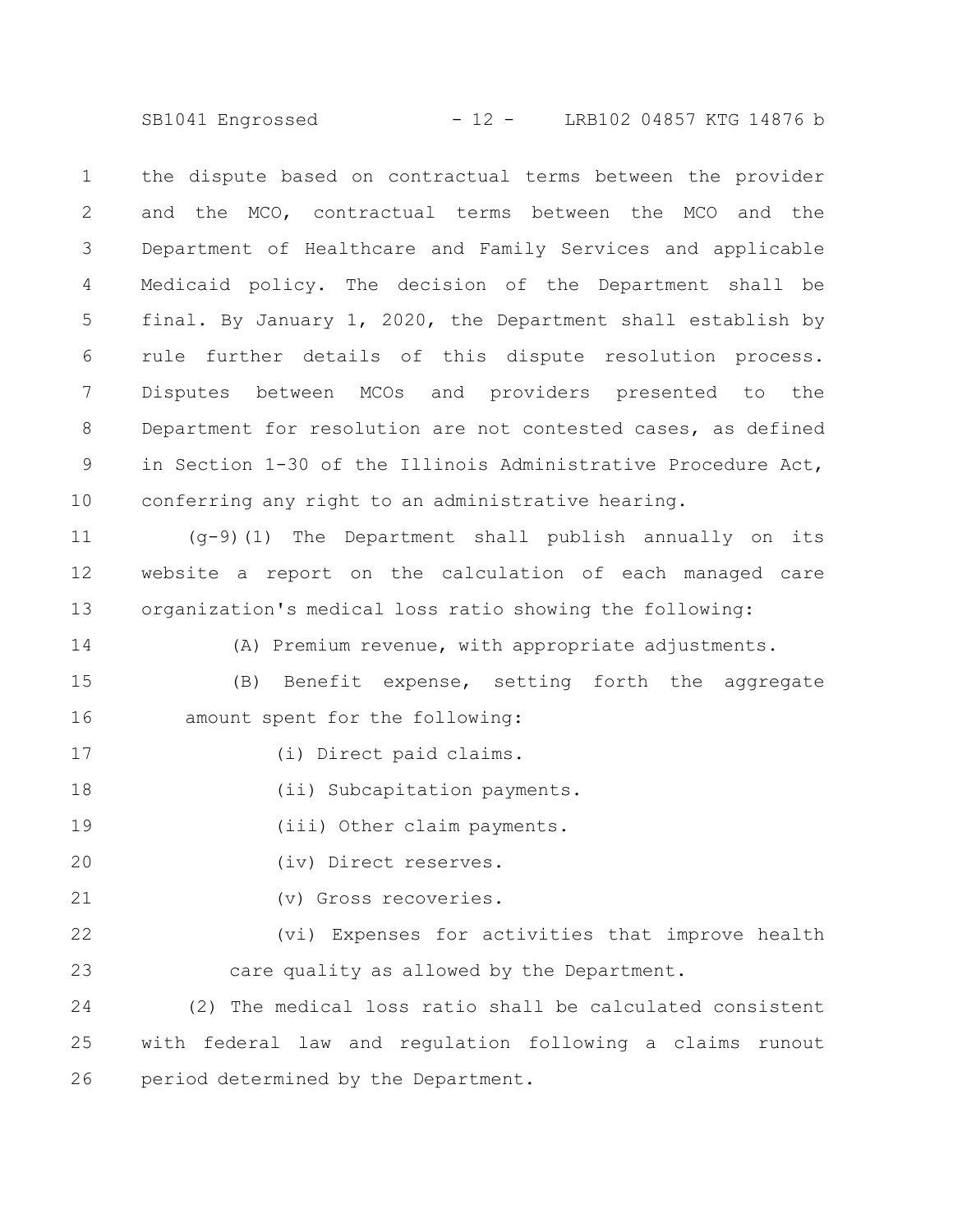SB1041 Engrossed - 13 - LRB102 04857 KTG 14876 b

(g-10)(1) "Liability effective date" means the date on which an MCO becomes responsible for payment for medically necessary and covered services rendered by a provider to one of its enrollees in accordance with the contract terms between the MCO and the provider. The liability effective date shall be the later of: 1 2 3 4 5 6

(A) The execution date of a network participation contract agreement. 7 8

(B) The date the provider or its representative submits to the MCO the complete and accurate standardized roster form for the provider in the format approved by the Department. 9 10 11 12

(C) The provider effective date contained within the Department's provider enrollment subsystem within the Illinois Medicaid Program Advanced Cloud Technology (IMPACT) System. 13 14 15 16

(2) The standardized roster form may be submitted to the MCO at the same time that the provider submits an enrollment application to the Department through IMPACT. 17 18 19

(3) By October 1, 2019, the Department shall require all MCOs to update their provider directory with information for new practitioners of existing contracted providers within 30 days of receipt of a complete and accurate standardized roster template in the format approved by the Department provided that the provider is effective in the Department's provider enrollment subsystem within the IMPACT system. Such provider 20 21 22 23 24 25 26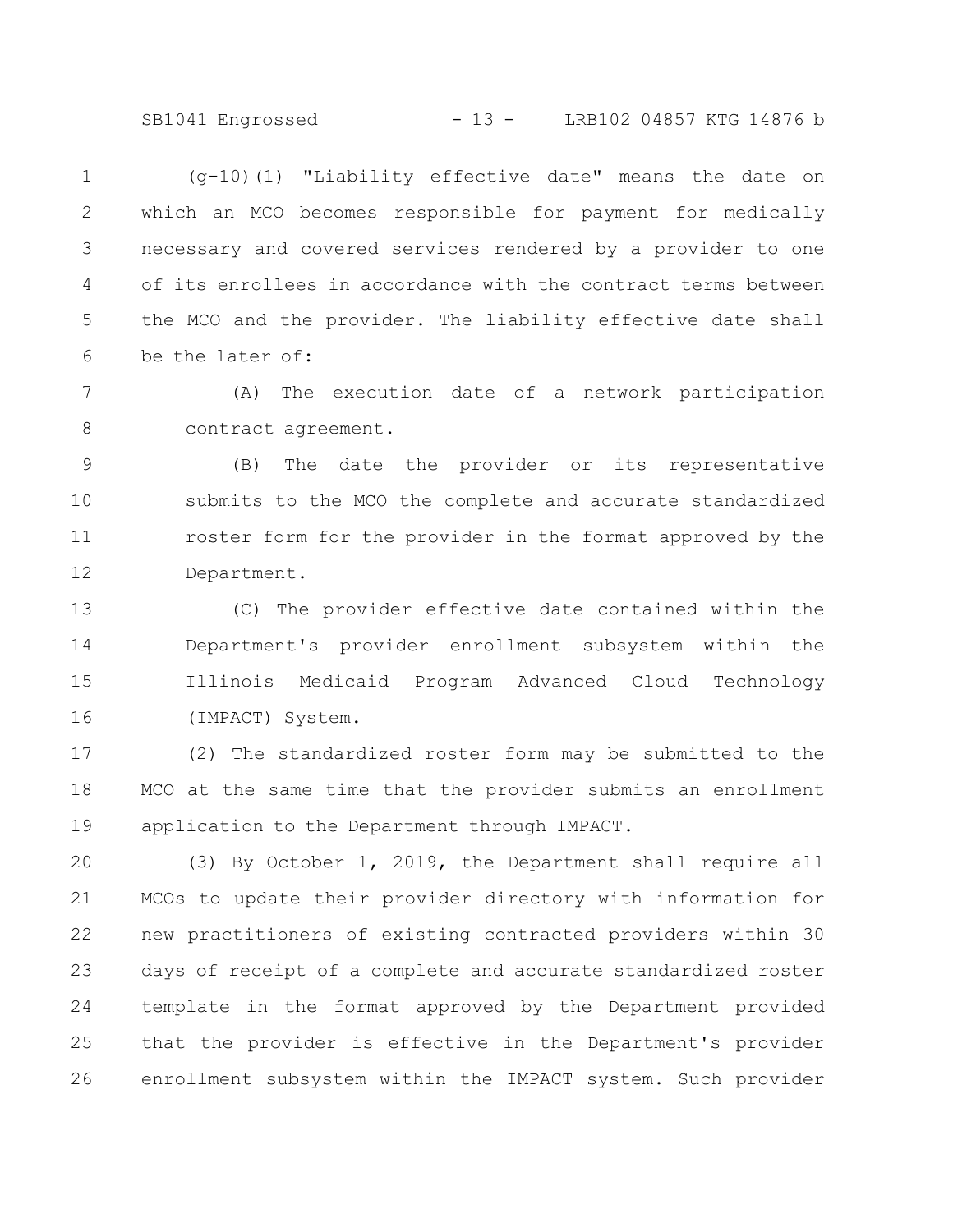SB1041 Engrossed - 14 - LRB102 04857 KTG 14876 b

directory shall be readily accessible for purposes of selecting an approved health care provider and comply with all other federal and State requirements. 1 2 3

(g-11) The Department shall work with relevant stakeholders on the development of operational guidelines to enhance and improve operational performance of Illinois' Medicaid managed care program, including, but not limited to, improving provider billing practices, reducing claim rejections and inappropriate payment denials, and standardizing processes, procedures, definitions, and response timelines, with the goal of reducing provider and MCO administrative burdens and conflict. The Department shall include a report on the progress of these program improvements and other topics in its Fiscal Year 2020 annual report to the General Assembly. 4 5 6 7 8 9 10 11 12 13 14 15

(h) The Department shall not expand mandatory MCO enrollment into new counties beyond those counties already designated by the Department as of June 1, 2014 for the individuals whose eligibility for medical assistance is not the seniors or people with disabilities population until the Department provides an opportunity for accountable care entities and MCOs to participate in such newly designated counties. 16 17 18 19 20 21 22 23

(i) The requirements of this Section apply to contracts with accountable care entities and MCOs entered into, amended, or renewed after June 16, 2014 (the effective date of Public 24 25 26